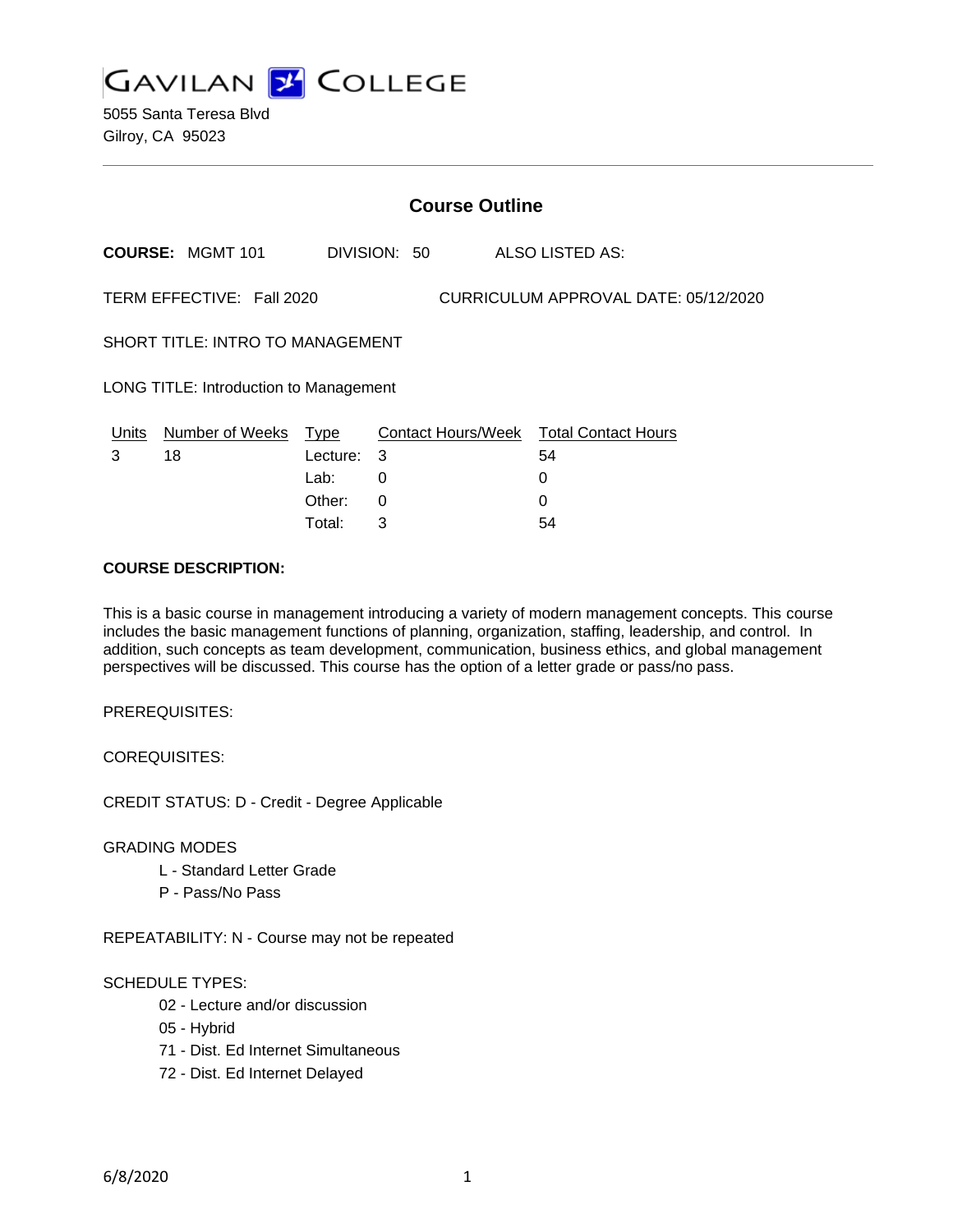## **STUDENT LEARNING OUTCOMES:**

By the end of this course, a student should:

1. Describe and identify the components of each of the functions of management including planning, organizing, staffing, directing, and controlling.

2. Explain the responsibilities of management, including the principles and theories.

3. Identify the contemporary management trends and issues.

### **CONTENT, STUDENT PERFORMANCE OBJECTIVES, OUT-OF-CLASS ASSIGNMENTS**

Curriculum Approval Date: 05/12/2020

9 Hours

Content: The Exceptional Manager: What You Do, How You Do It

Management Theory: Essential Background for the Successful Manager

Student Performance Objectives: Describe the process and functions of management. Explain how management skills are developed.

9 Hours

Content: The Manager's Changing Work Environment and Ethical Responsibilities

Global Management: Managing Across Borders

Student Performance Objectives: Describe and examine the effects of cultural differences and how they mesh with American management techniques.

9 Hours

Content: Planning: The Foundation of Successful Management

Strategic Management: How Star Managers Realize a Grand Design

Individual and Group Decision Making: How Managers Make Things Happen

Student Performance Objectives: Describe and evaluate successful management and how decisions are made for groups and individuals.

9 Hours

Content: Organizational Culture, Structure, and Design: Building Blocks of the Organization

Human Resource Management: Getting the Right People for Managerial Success

Organizational Change and Innovation: Lifelong Challenges for the Exceptional Manage

Student Performance Objectives: Examine and describe how the organization culture affects the decision process.

9 Hours

Content: Managing Individual Differences and Behavior

Motivating Employees: Achieving Superior Performance in the Workplace

Groups and Teams: From Conflict to Cooperation

Power, Influence, and Leadership: From Becoming a Manager to Becoming a Leader

Interpersonal and Organizational Communication

Student Performance Objectives: Describe how individual differences and behavior affect management modes.

7 Hours

Content: Control: Techniques for Enhancing Organizational Effectiveness

Student Performance Objectives: List and describe techniques for enhancing organization effectiveness.

2 Hours

Final

### **METHODS OF INSTRUCTION:**

Lecture, homework, projects, text, exams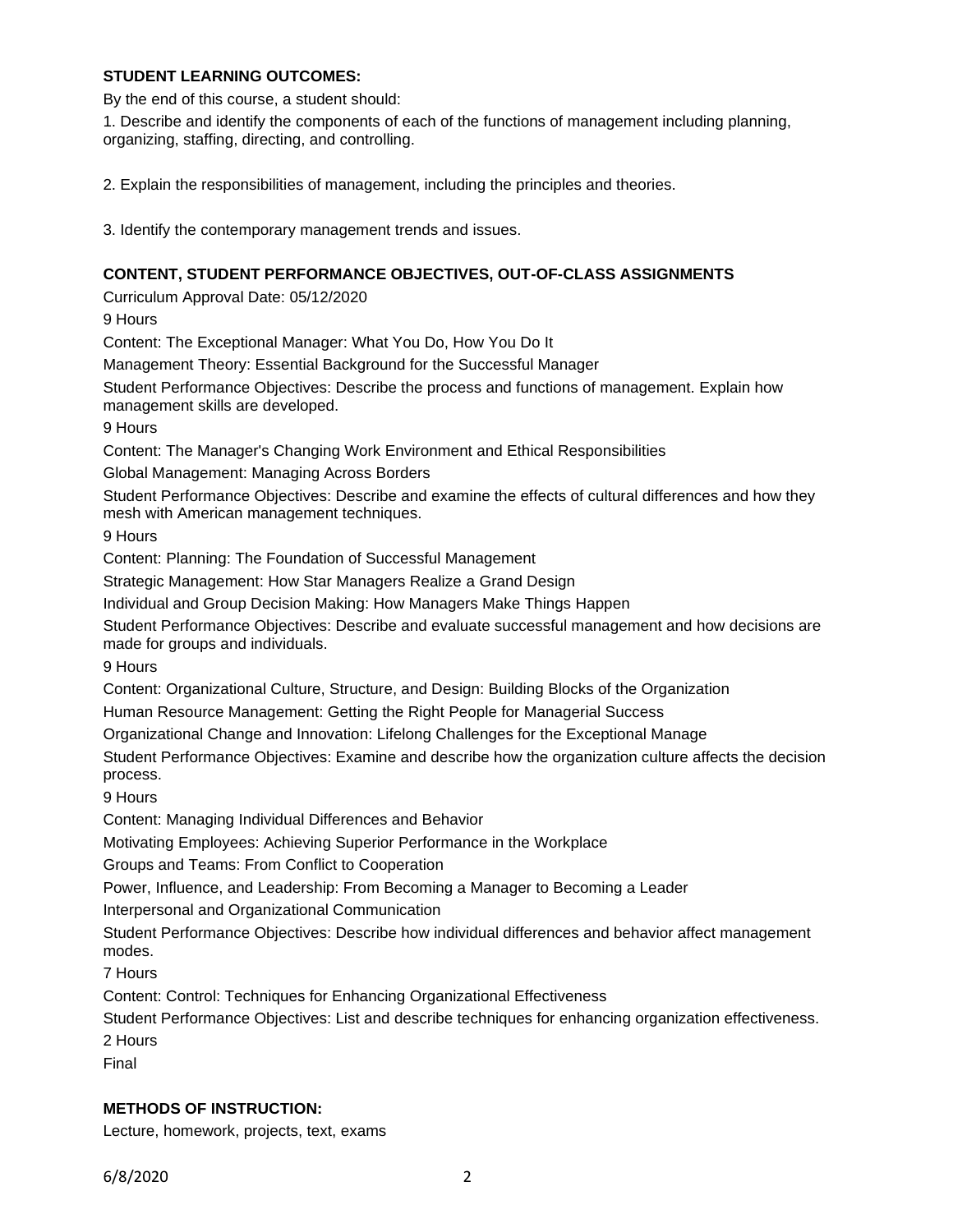# **OUT OF CLASS ASSIGNMENTS:**

Required Outside Hours: 54

Assignment Description: Out of Class Assignments and Homework: Read the related chapters each week, do the end-of-chapter assignments, write reports.

Required Outside Hours: 54

Assignment Description: Review notes and textbook readings and study for exams, quizzes.

# **METHODS OF EVALUATION:**

Writing assignments Percent of total grade: 40.00 % Percent range of total grade: 30% to 70% Written Homework; Reading Reports; Essay Exams; Term or Other Papers Problem-solving assignments Percent of total grade: 40.00 % Percent range of total grade: 30% to 50% Homework Problems; Field Work; Lab Reports; Quizzes; Exams Objective examinations Percent of total grade: 20.00 % Percent range of total grade: 10% to 30% Multiple Choice; True/False; Matching Items; Completion

# **REPRESENTATIVE TEXTBOOKS:**

Angelo Kinicki and Brian Williams. Management: A Practical Introduction. Or other appropriate college level text.. New York, NY: McGraw-Hill,2020. ISBN: 1260075117

Reading Level of Text, Grade: 12th Verified by: MS Word